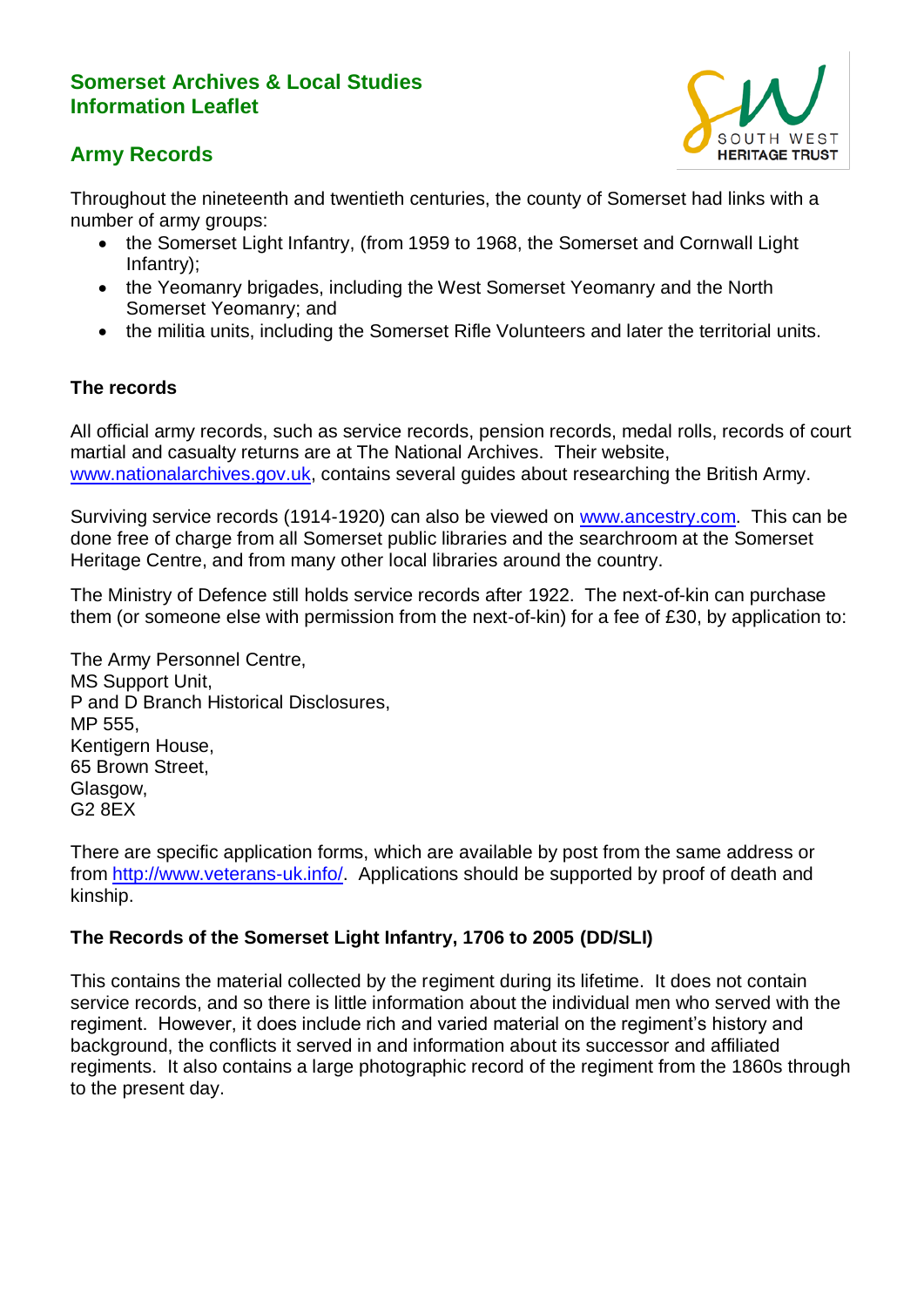Notable and useful classes of records are:

- **Digests of Service** (DD\SLI/1) and **War Diaries** (DD\SLI/2). The Digests of Service record operations during peacetime and often include details on the movements of the battalion, changes in senior personnel, deaths of officers and visits by noteworthy officials. The War Diaries record the events of the battalion on active service, including details about daily operations, numbers of casualties, acts of recommendation or bravery and the deaths of senior personnel. War Diaries for all battalions on active service are also held at The National Archives.
- **Militia Rolls** (DD\SLI/3) We have a small selection of militia returns covering limited parts of the county, 1758 to 1878.
- **Medal Rolls** (DD\SLI/5) A select number of copies taken from ones held at The National Archives, these include rolls for most of the nineteenth century conflicts the regiment served in, gallantry awards and the General Service Medal.
- **Army Issue Maps and Plans** (DD\SLI/14) These include operational maps for the Crimea, the First World War, Monte Cassino during the Second World War and the Malayan Emergency of the 1950s.
- **Photographs** (DD\SLI/15) This is a collection of over 2,000 photographs of the regiment and its activities. The series includes many formal group shots, along with some individuals, locations and personal photograph albums.
- **Soldiers' Personal Papers** (DD\SLI/17) A small selection of personal documents collected by the regiment, alongside a number of personal diaries and correspondence.
- *The Light Bob Gazette* **and** *The Silver Bugle* (DD\SLI/18/1). This is the Regimental Journal, which has details about sporting events, social events and changes of senior personnel. It is a very good source of informal background information for the period 1893 to 1973.

A full list of all classes of records, along with a brief history of the regiment is included in the introduction to both the paper and online catalogues.

# **The Records of the North Somerset Yeomanry, 1790 to 2000 (DD\NSY)**

This is a smaller collection of records collected by the North Somerset Yeomanry, which includes:

- **First World War casualty lists** (DD\NSY/3/1) These volumes provide details of the soldier's name, number, rank, date of injury, type of injury or illness and other remarks. They cover the whole period of the War. There are also field service records for soldiers who died on active service during First World War (DD\NSY/3/2).
- **Correspondence**, 1804 to 2001 (DD\NSY/5) This details the actions of the Regiment, and is especially detailed for the early nineteenth century.
- **Photographs** (DD\NSY/9) This is a small selection of images, mainly showing the life of the Regiment during the early to mid-twentieth century.
- **Regimental Histories** (DD\NSY/11) These are mainly research notes used to compile a Regimental History.

A full list of all classes of records, along with a brief history of the regiment is included in the introduction to both the paper and online catalogues.

# **Army Records in other collections**

There is a considerable amount of army related material in other private collections, especially concerning the militia and yeomanry forces. Private gentlemen who raised militia units often kept their own records and you can find these in family collections, such as the Malet family (DD\MAL), Sanford family (DD\SF), Phelips family (DD\PH) and the Trevelyan family (DD\WO). Parish collections also often have details about the upkeep and raising of parish militia units.